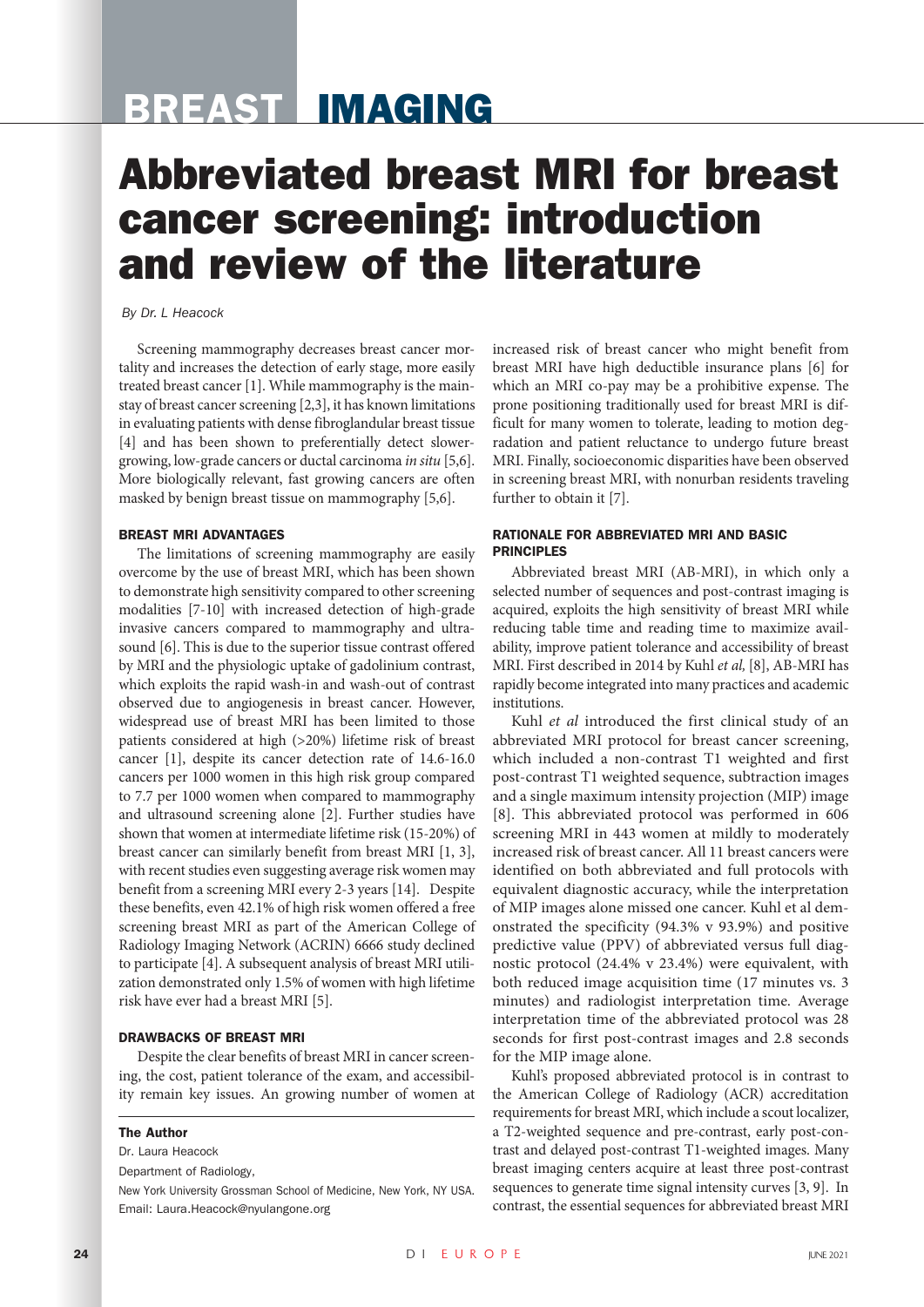

Figure 1. Comparison of a typical abbreviated breast MRI protocol (AP) to a typical diagnostic breast MRI protocol (DP). At a minimum, the AP should include pre- and first post-contrast T1-weighted images, with generated subtraction images and maximum intensity projection (MIP) image if desired. T2-weighted images are required for American College of Radiology (ACR) MRI accreditation requirements. Ultrafast imaging and diffusion weighted imaging can be included in either AP or DP as part of a multiparametric protocol. Abbreviations: DWI = Diffusion weighted imaging, FS = Fat saturated, Post 1 = first post-contrast T1-weighted, Pre T1W = Pre-contrast T1-weighted, T2W = T2 weighted,  $UF = ultrafast. [37]$ 

Above figure adapted from Figure 6, Reference 37 Heacock et al. Radiol Clin North Am

include at a minimum only a single series of T1-weighted pre- and post-contrast imaging, which does not meet current ACR accreditation standards. Both abbreviated and full protocols often include subtraction and maximum intensity projection (MIP) images [Figure 1].

# SUMMARY OF LITERATURE TO DATE

Multiple variations on Kuhl's basic protocol have been tested in the literature. Subsequent early studies on known biopsy-proven cancer and cancer-enriched populations demonstrated the similar high sensitivity of first postcontrast (FAST) images for the detection of breast cancer, with mean sensitivities ranging from 86-99.6% [10-13]. Although Kuhl's original study reported a fast interpretation time (3 seconds) for MIP images, the decreased sensitivity of MIP image interpretation alone in subsequent studies demonstrated that optimal interpretation includes evaluation of FAST images [10]. These early retrospective studies also reported substantially faster image acquisition and interpretation times for abbreviated protocols compared to prior full breast MRI protocols. Cancers proven to be difficult to visualize in abbreviated protocols were more likely to be low-grade invasive cancers, DCIS, or axillary lesions [10, 12]. Grimm *et al.* evaluated a second post-contrast acquisition did not significantly improve sensitivity or specificity [13].

As T2-weighted images are required for ACR breast MRI accreditation, the value of T2-weighted imaging in an abbreviated breast MRI remains a topic

| Reference                       | Ultr<br>afast |                                                |                    |                        |                  |           |            |                   |                   |                   |
|---------------------------------|---------------|------------------------------------------------|--------------------|------------------------|------------------|-----------|------------|-------------------|-------------------|-------------------|
|                                 |               | <b>Standard temporal resolution</b><br>Second/ |                    |                        |                  |           |            |                   |                   |                   |
|                                 |               | Pre-<br><b>TIW</b>                             | <b>FAST</b><br>TIW | delayed<br>post<br>T1W | T <sub>2</sub> W | Sub       | <b>MIP</b> | <b>Sens</b>       | <b>Spec</b>       | Max<br><b>AUC</b> |
| Platel et al<br>2014 [38]       | Y             | Y                                              | Y<br>۵I            | $_{\rm N}$             | N                | Y         | Y          | NA                | <b>NA</b>         | 0.87              |
| Kuhl et al<br>2014 [8]          | $\mathbf N$   | Y                                              | $\mathbf Y$        | $\mathbf N$            | $\mathbf N$      | Y         | Y          | 100%              | 94.3%             | NA                |
| Mann et al<br>2014 [36]         | Y             | N                                              | N                  | N                      | N                | ${\bf N}$ | $_{\rm N}$ | 90%               | 67%               | 0.812             |
| Mango et al<br>2015 [10]        | N             | Y                                              | Y                  | N                      | N                | Y         | Y          | $93 -$<br>98%     | <b>NA</b>         | <b>NA</b>         |
| Grimm et al<br>2015 [13]        | N             | Ÿ                                              | Y.                 | Y                      | Y                | Y         | N          | 86-<br>89%        | $45 -$<br>52%     | NA                |
| Harvey et al<br>2016 [27]       | N             | Y                                              | Y                  | N                      | N                | Y         | Y          | 100%              | 94%               | NA                |
| Heacock et<br>al 2016 [12]      | N             | Y                                              | Y                  | N                      | Y                | Y         | N          | $97.8 -$<br>99.4% | NA                | NA                |
| Moschetta<br>et al 2016<br>[22] | N             | $\mathbf Y$                                    | Y.                 | N                      | Y                | Y         | Y          | 89%               | 91%               | NA                |
| Abe et al<br>2016 [34]          | Y             | Y                                              | Y                  | N                      | $_{\rm N}$       | Y         | N          | 85%               | 79%               | 0.89              |
| Machida et<br>al 2017 [23]      | Y             | Y                                              | Y.                 | N                      | N                | N         | N          | $87.1 -$<br>93.5% | $83.4-$<br>91.7%  | NA                |
| Chen et al<br>2017 [19]         | N.            | Y                                              | Y                  | N                      | N                | Y         | Y          | $92.9 -$<br>93.8% | $86.5-$<br>88.3%  | NA                |
| Petrillo et al<br>2017 [15]     | N             | Y                                              | Y.                 | N<br>٠                 | $_{\rm N}$       | Y         | Y          | 99.5%             | 75.4%             | NA                |
| Panigrahi et<br>al 2017 [25]    | N             | Y                                              | Y                  | N                      | N                | Y         | Y          | 81.8%             | 97.2%             | <b>NA</b>         |
| Romeo et al<br>2017 [26]        | N             | Y                                              | Y                  | N                      | Y                | Y         | N          | 99%               | 93%               | NA                |
| Oldrini et al<br>2017 [39]      | Y             | Y                                              | Y                  | N                      | Y                | Y         | N          | 93.1%             | $70.8 -$<br>83.3% | NA                |
| Choi et al<br>2017 [40]         | $\mathbf N$   | Y                                              | Y                  | N                      | Y                | Y         | Y          | 100%              | 89.2%             | NA                |
| Oldrini et al<br>2018 [24]      | N             | Y                                              | Y                  | N                      | N                | Y         | N          | 100%              | 95.1%             | NA                |
| Lee-Felker<br>et al<br>2019[29] | N             | Y                                              | Y                  | N                      | $_{\rm N}$       | Y         | Y          | 99%               | 97%               | NA                |

Table 1. Summary of sequences included in various abbreviated MRI protocols and the reported sensitivity, specificity and area under the curve (AUC) for that protocol. Studies that used an ultrafast sequence had a temporal resolution of less than 10 seconds and were run both before and after contrast injection. [37]

Abbreviations: AUC, Area under the curve; FAST, first post contrast; Max, Maximum, MIP, Maximum intensity projection; N, No; Pre-, Pre-contrast; Sens, Sensitivity; Spec, Specificity; Subs, Subtraction images; T1W, T1-weighted; T2W, T2-weighted; Y, Yes

Above Table adapted from Table 1 ref 37, Heacock et al. Radiol Clin North Am.

of interest. Heacock *et al.* [12] investigated the role of T2-weighted imaging in AB-MRI and found that it improved perceived lesion conspicuity in a known cancer cohort but did not change the cancer detection rate (CDR). Image acquisition time increased by 5 minutes but with increased interpretation times of 10-15 seconds [12]. Stahl *et al.* prospectively assessed the impact of each full breast MRI protocol sequence and concluded that T2-weighted imaging improves breast cancer screening [14]. Other studies [8, 10, 15] demonstrating comparable diagnostic accuracy between AB-MRI without T2-weighted images and full diagnostic MRI protocols suggest that T2-weighted sequences may not add significant benefit. However, as few of these studies were carried out in a pure screening population, it is possible that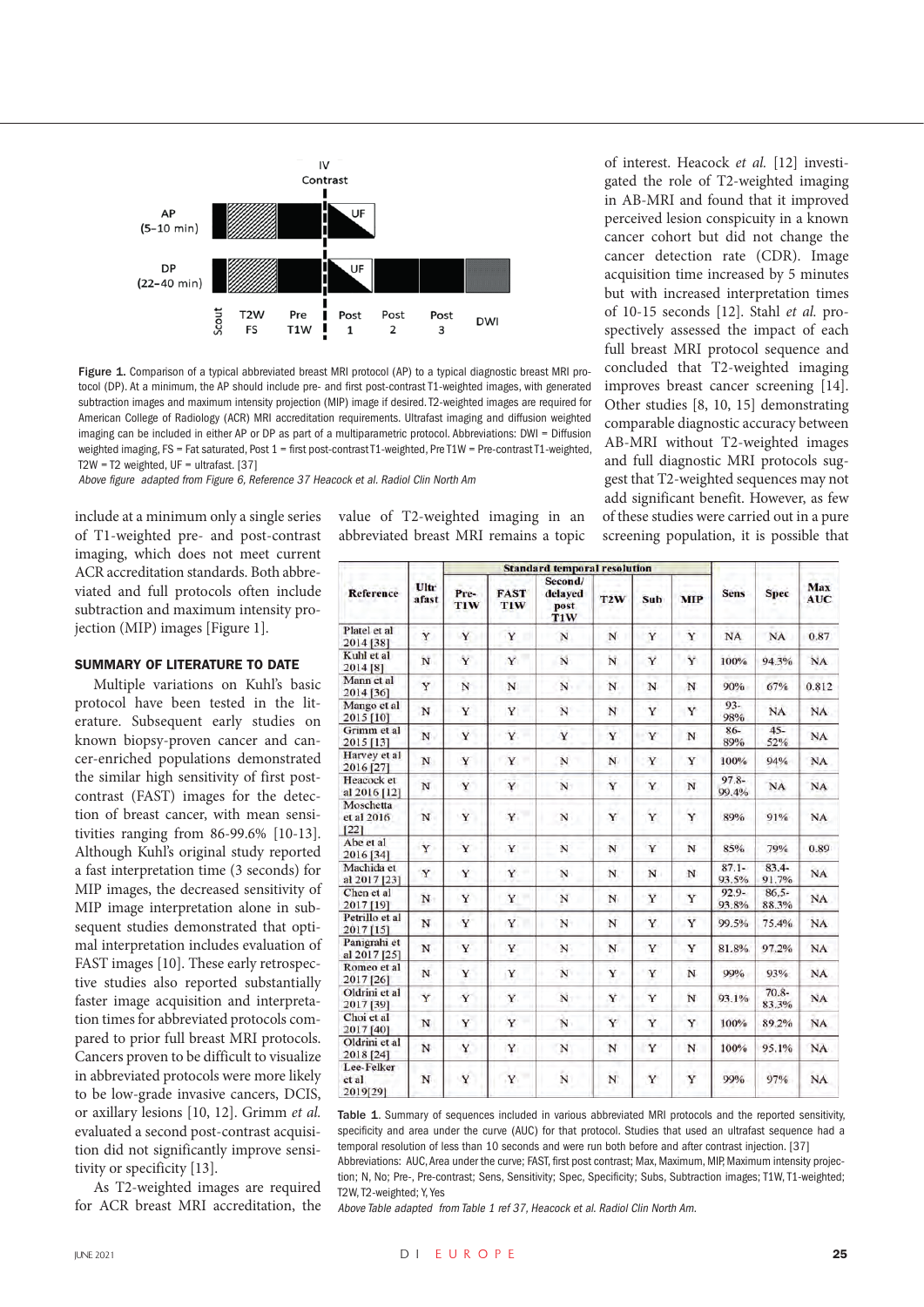# BREAST IMAGING



Figure 2. A 56-year-old woman with a personal history of atypia and a strong family history of breast cancer, presenting for high-risk screening. An oval, homogenously enhancing 0.8cm mass in the left breast at 2:00 (arrow) seems to be a benign axillary lymph node on MIP image (A), but is slightly anterior to axillary lymph nodes on corresponding first postcontrast subtraction images (B). However, the mass is new compared with prior MR imaging (C). MR imaging-guided biopsy yielded metaplastic carcinoma. Arrowhead denotes a previously biopsied left breast benign masses. Axillary lesions are a known pitfall of MIP interpretation; this area should be reviewed carefully on first postcontrast images. Above figures adapted from Figure 6, ref 37, Heacock et al. Radiol Clin North Am.

the added value of T2-weighted imaging may be most valuable in increasing specificity and biopsy positive predictive value.

Gadolinium-based intravenous contrast remains essential to abbreviated breast MRI. Studies evaluating noncontrast sequences alone, including diffusion weighted imaging (DWI) show sensitivities of 40-78% [16-18] in breast cancer enriched screening populations. These low sensitivities compared to those observed in contrast-enhanced studies demonstrate that DWI and similar noncontrast techniques remain inferior in breast cancer detection. However, adding DWI to a multiparametric contrast-enhanced abbreviated protocol has the potential to improve specificity and sensitivity [19].

The groundwork laid in these prior studies led to the landmark prospective ECOG-ACRIN trial EA1141, "*Comparison of abbreviated breast MRI and DBT in breast cancer screening in women with dense breasts*" [20]. This multicenter study compared digital breast tomosynthesis (DBT) with same day abbreviated breast MRI in asymptomatic, average-risk women with dense breasts, with an overall cancer detection rate of 15.2/1000 women compared to the DBT overall cancer rate of 6.2/1000 women. No invasive cancer was detected by DBT alone. AB-MRI increased short-term follow-up recommendations (BI-RADS 3) compared to DBT (7.5% vs. 1.2%); however, 10.1% of DBT exams required additional imaging (BI-RADS 0) compared to 0% of AB-MRI. Additional analysis is ongoing [21].

To summarize, abbreviated breast MRI has been performed in over 5,400 women in 8 different countries [Table 1] with similar accuracy in contrast-enhanced protocols despite these heterogeneous populations, imaging sequences and equipment [8, 10, 22-27]. The reproducibility of the high accuracy and sensitivity of worldwide protocols highlights the fact that AB-MRI is able to detect biologically aggressive and mammographically occult breast cancer similar to routine breast MRI but with the advantage of decreased imaging time.

#### **LIMITATIONS**

The limitations of abbreviated MRI appear similar to those of a full breast MRI protocol. Missed known cancers on AB-MRI are more likely to be DCIS or low-grade invasive cancers [10, 12]. Axillary lesions are a potential pitfall, particularly on review of MIP images (Figure 2) [10, 12]. The lack of delayed postcontrast images inherent to an AB-MRI protocol means that it is less suited to post-neoadjuvant chemotherapy follow up than a full protocol [3, 28], although AB-MRI has shown initial promise in the evaluation of known breast cancers [29].

### IMPLEMENTATION CHALLENGES

The major implementation challenges to more widespread use of AB-MRI are those related to reimbursement and workflow optimization. There is still no United States Current Procedural Terminology (CPT) code for AB-MRI, although some

breast imaging centers offer a self-pay exam that is not billed to insurance [30]. The cost of this examination varies due to geographic and technical considerations; the goal in self-pay pricing is to offer an examination price that is lower than that of the out-of-pocket deductible for a full breast MRI on high-deductible plans. This is similar to other common crosssectional screening examinations such as noncontrast CTs for lung cancer screening and cardiac calcium scoring [31].

Clinical workflow optimization remains the other major obstacle to AB-MRI implementation. Early research noting the decrease in AB-MRI image acquisition time referred to what can be called "scan time," (the time it takes to acquire images) which from an operations standpoint is different from the true "table time," or the time from which the patient's intravenous line is placed to the time they are taken off the MRI table. This information is critical to estimating the price point for an abbreviated MR exam and for integrating it into an operations workflow. Borthakur *et al* [32] evaluated full protocol compared to AB-MRI studies in clinical practice and found that the realized gains in patient flow rate (38% for abbreviated MRI compared to a full protocol) were lower than expected based on scan time decrease (65%) because of increased technologist activity time for the AB-MR protocol [32]. This is unsurprising when room setup, patient inflow and exit, IV placement and other considerations are included